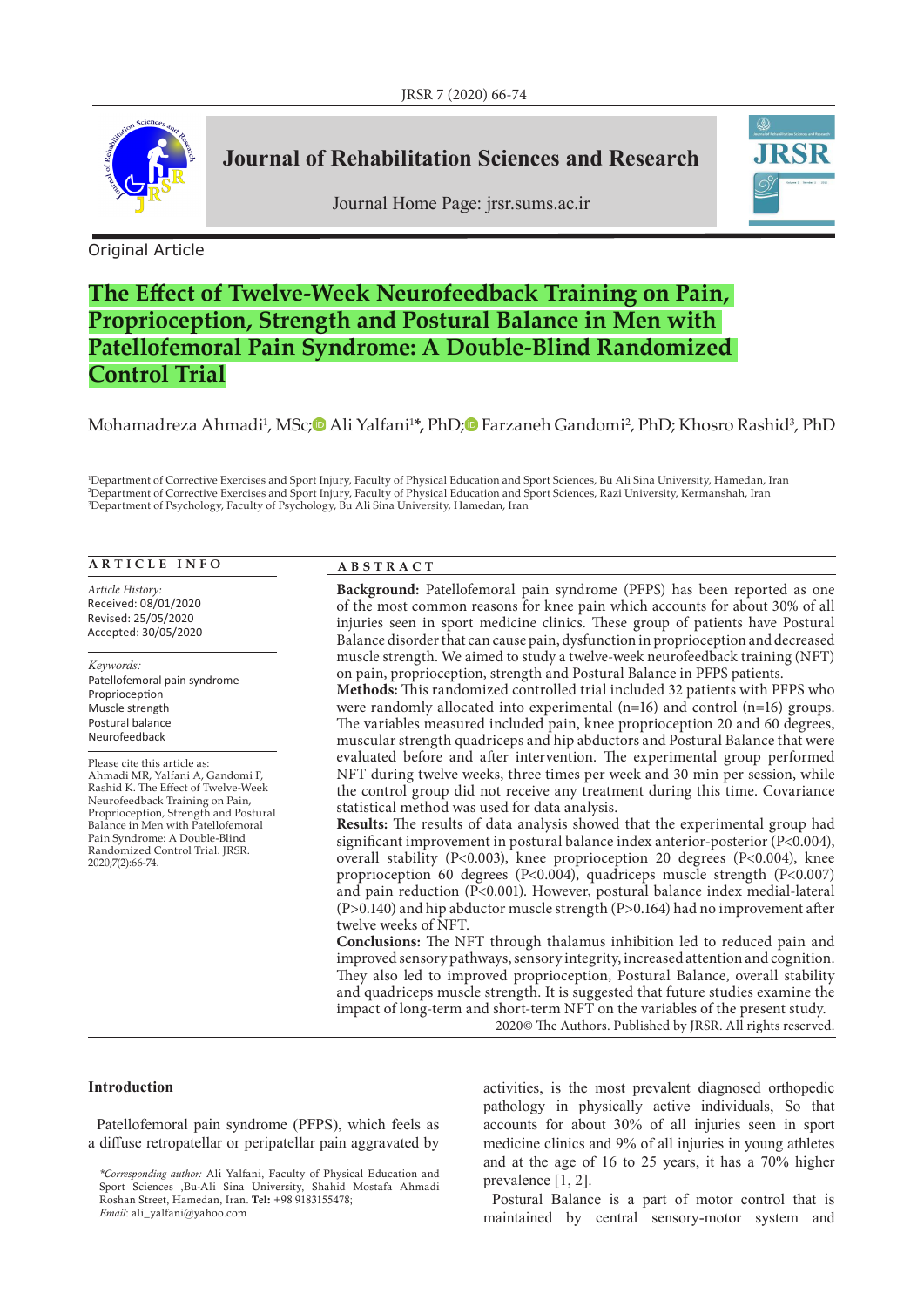integrates information regarding the vestibular, visual and sensory - motor systems and leads to posture stability [3]. Postural Balance disorder has been reported in previous studies in patients with PFPS [4]; Negahban et al, reported the disorder in all directions, especially anterior-posterior direction [5], and Yalfani et al, reported disorder in all directions, especially medial – lateral direction [6]. However, based on the results of studies, oscillations in the medial - lateral direction are more than anterior-posterior oscillations, because of loading / unloading mechanism to reduce pain and the weakness of the hip muscles strength as controlling medial – lateral oscillations relative to quadriceps muscles as the controller of anterior-posterior oscillations [4, 6].

The main causes of Postural Balance disorder in these patients are pain, proprioception disorders, neuromuscular and hip abductor muscles weakness, especially the gluteus medius muscle, which have an important role in stabilizing posture and lower extremities by minimizing medial-lateral and anterior-posterior oscillations of the body's center of gravity during turbulence [6, 7]. In this regard, Akseki et al. reported knee joint proprioception disorder [8] and Carvalho et al. reported abductors and quadriceps muscle weakness [4].

Pain is the main symptom of PFPS, which can negatively affect the sensory-motor integrity and proprioception, so that the pain-related information for processing in the central nervous system is highlighted more than proprioception information. Subsequently, this causes muscle strength disorder, feedforward-feedback motor control, changes in muscle stiffness and sensory-motor system inefficiency and eventually posture oscillation [9, 10], In fact, Postural Balance requires the integration of sensory inputs and sensory inputs affect motor components such muscle strength, muscle activation and patterns co-contraction, the dysfunction of which eventually causes impaired Postural Balance [3, 9].

Neurofeedback training (NFT) is one of the newest noninvasive therapeutic method which has earned a special reputation in the field of neuroscience rehabilitation; In NFT, due to the intended treatment protocol, electrodes were placed on the specific areas of patient's scalp which shows the level of brain waves activity in the form of alpha, beta, theta, gamma [11]. This therapeutic, approach targets different waves to obtain the reduction in sensory information processing, increase of activity in brain areas that operate to sensory information control or the increase in relaxation levels. Regarding patients with chronic pain whose neurological activity in the brain waves changed, and in the context of such a new approach, Decharms et al. reported that subjects experienced a reduced perceived pain intensity after completing treatment sessions [12]. Kayıran et al. stated pain reduction [13] and Azarpaikan et al. noted an improvement in patient Postural Balance after receiving NFT [14]; however, no study was found on the effectiveness of NFT on proprioception and muscle strength. Despite the conducted studies on the effectiveness of NFT, about effect of this rehabilitation new approach has not been studied concerning pain, proprioception, muscle strength, and Postural Balance of patients with PFPS ; on the other hand, PFPS is a

multifactorial musculoskeletal disease (anatomical, biomechanical, and psychological) that until now little attention has been paid to the its psychological aspect [15]. The aim of the present study was the effectiveness of twelve weeks of NFT on pain, proprioception, strength and Postural Balance in patients with PFPS.

## **Methods**

## *Research Design*

This study is a double blind randomized controlled clinical trial (rehabilitation laboratory specialists as both evaluators and patients). The subjects were randomly assigned to experimental (16 subjects) and control group (16 subjects). All evaluations were performed by laboratory experts during two stages before and after the intervention of twelve weeks of NFT in the rehabilitation laboratory of Bu Ali Sina University of Hamadan, Iran.

### *Participants*

Sampling was performed from  $10<sup>th</sup>$  April 2019 until  $17<sup>th</sup>$ June of the same year from the patients aged between 18 to 35 with PFPS who referred to orthopedic clinics in Hamadan province. The stairs test (ICC: 0.94) was used to screen the patients [16]. To estimate sample size, G**\***Power software version 21 was used (Universität Kiel, Germany) and the values applied in software agreed with those in the previous study (0.80=power, 0.25=effect size,  $\alpha$ =0.05) [17]. The sample size consisted of 32 patients (16 subjects for experimental group and 16 subjects for control group) who were allowed to participate in the study base on inclusion and exclusion criteria. Before intervention, the researcher informed the patients of the process of evaluation, and they signed the consent form. Inclusion criteria included the following: pain around patellofemoral joint more than 6 weeks, deeper pain intensity in anterior or posterior part of the patella at least by one of the activities as long-time sitting, kneeling, running, squatting, jumping and ascent and descent form of the stairs (3 out of 10 visual analog scales) [18]. Exclusion criteria included the following: injury and hip pain, lumbar spine, other knee joint structures such patella tendon, surgical history, neurological disorders, patellofemoral joint instability, knee joint effusion, physiotherapy in the previous year to treatment knee pain, lower limb deformity or weekly use of anti-inflammatory drugs [18]. After completing the assessments, all patients were homogenized based on age, height, weight, BMI index, pain, strength, and posture control, and were randomized by Random Number Generator software; they were then divided into experimental and control groups based on SNOSE method. During this time, patients were not informed of their allocation to the mentioned groups, but after the completion of the study, they were fully informed of their allocation in these groups (Figure 1).

## *Ethical Considerations*

This project has been approved and registered by the national committee for ethics in biomedical research (IR.BASU.1398.001) and clinical trial center (IRCT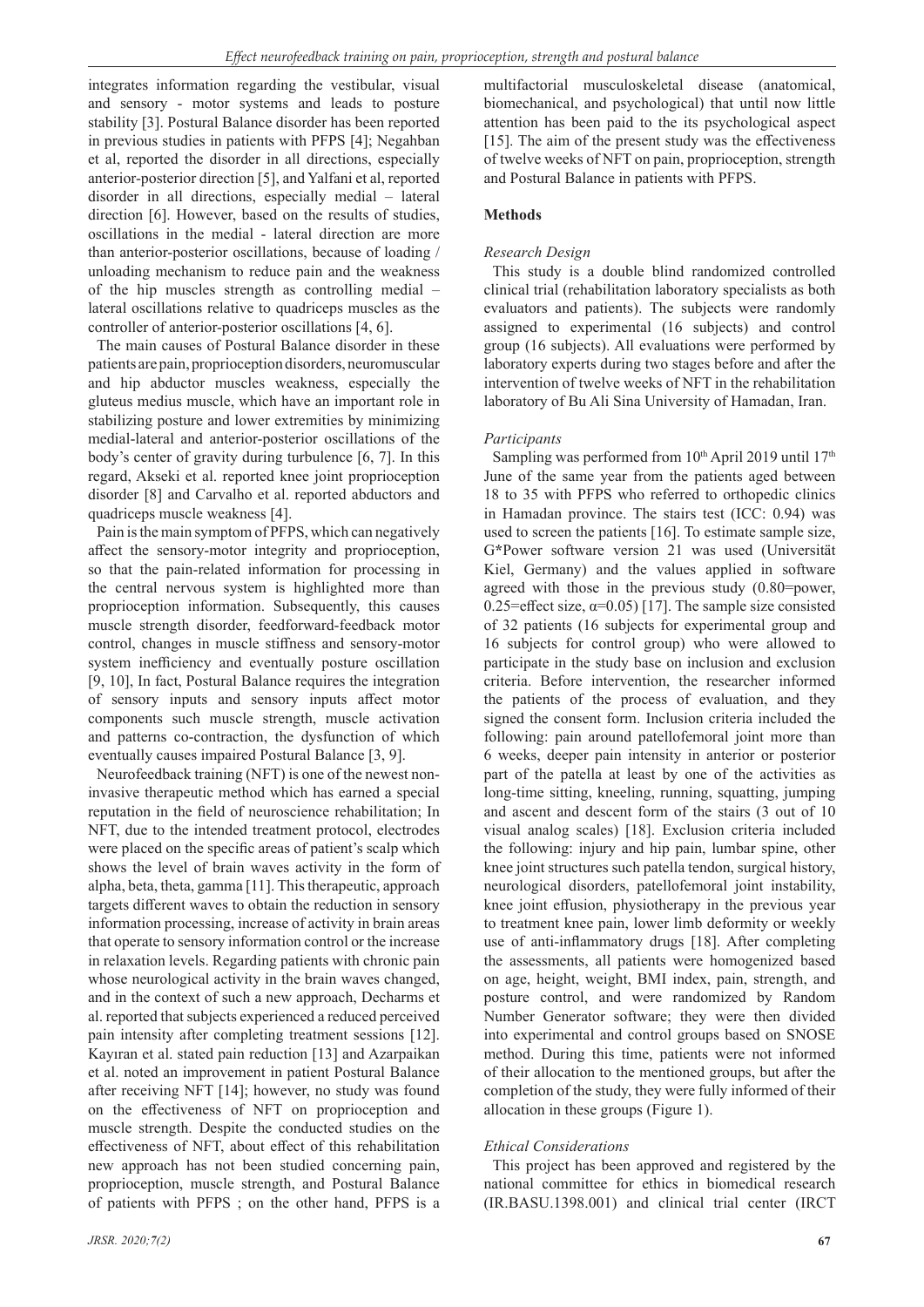

**Figure 1:** Patient selection process

20191209045669N1), and has been performed in accordance with 2008 Helsinki declaration.

#### *Assessment*

Step 1: it is associated with the demographic information (age, height, weight, BMI). The measurement demographics indexes of height, weight and BMI of patients was performed using digital scales and the values were recorded.

Step 2: it is associated with the measurement of the perceived pain intensity. The patient was asked to report the pain intensity during daily activities; to measure the pain intensity a 10-cm visual analog scale (VAS) was used (ICC=0.91) [19]. The reliability of this scale has been reported 77 % to 79 % for patients with PFPS [6].

Step 3: In this step, the knee proprioception was evaluated by angle error reconstruction method and with a goniometer made in Iran. The validity of this tool is reported 0.97, its reliability was 0.87 and its fixed time reliability was 0.82 [20]. Knee proprioception was measured at two angles of 20 and 60 degrees; these target angles were chosen for several reasons:

Firstly, at 20 degrees of knee flexion the distal patella contacts to proximal femoral trochlea so that any proprioceptive deficit at this angle may be related to patella mal-tracking, which is widely accepted to be a major causative factor in PFPS symptomology [21, 22].

Secondly, 60 degrees of knee flexion has been highlighted as a pertinent angle in PFPS pathology and significance of this angle was underlined by functional motion analysis [21, 22].

Thirdly, and eventually, most of daily activities are performed in the knee flexion angle between 20 and 60 degrees [21, 22].

The testing method was as follows; the patient sits on the examination table and the affected knee was in a 90-degree flexion (resting position); goniometer fixed arm was placed on the femoral axis and the mobile arm was placed on the tibia axis. The passively-affected limb was then moved by the tester by the target angle and the limb was held at that angle for 10 seconds. Subsequently, the patients were asked to see the target angle and memorize it, and then the limb inactively returned to 90-degree flexion position. After a 5-second pause, the patient with shut eyes and active manner moved the affected limb to the target angle. upon instruction, patients said "it arrived" when the limb reached the target angle to inform the tester. At that moment, the target angle was observed and recorded

by another tester and no number was read. This test was performed 6 times and the average absolute error of these 6 attempts was calculated and recorded [21, 22].

Step 4: The static Postural Balance was measured. To measure Postural Balance, Biodex device with Balance System SD model manufactured in the united states was used (ICC=0.95) [23]. This device provided the result of the deviations of the center of pressure in three levels of medial-lateral, anterior-posterior and overall stability; thus, the higher values indicated weaker Postural Balance. Before the patient was placed upon the platform, the device was calibrated by a specialist. Then, with the guidance of tester, the patient stood barefoot on the marked area and his arms were placed crosswise on the chest. It is worth mentioning that the experiment was performed with the shut eyes and two legs standing upon hard surface, and the time of experiment was considered 30 seconds according to the previous study [24].

Step 5: measuring muscle strength. To prevent fatigue and its effect on the performance of other variables, strength assessment was performed in the last step. To measure strength, Nicholas Hand Held dynamometer (NHHD) model 01163 Lafayette instrument made in England was used (ICC=0.89–0.94) [25]. Dynamometer calibration was confirmed before the study by placing a specific weight upon dynamometer and comparing it with the specified amount on dynamometer [26]. Before performing examination and in order to familiarize patients with it, two submaximal contractions were performed [27]. The method for quadriceps muscle was as follow: the patient sat on examination table with the hip and knees at a 90-degree flexion (resting position) [4], and hands were held crosswise upon chest; then, tester placed the dynamometer in the front and between two malleolus and the patient performed the maximum isometric contraction [4]. To assess muscle strength, the patient's hip abductor was placed in side-lying position on treatment table with the testing limb on top. The examiner checked the limb to assure the lack of external rotations or extensions, and placed a pillow between the two legs to neutralize hip position [27]. The tester placed dynamometer on lateral femoral condyle and the patient performed the maximum isometric contraction [4]. Each contraction was carried out 5 seconds 3 times with the average recorded, and a 2-minute interval was considered between the trials [27]. It should be noted that in all muscle strength tests, verbal encouragement was provided by tester to the patient to maximize contraction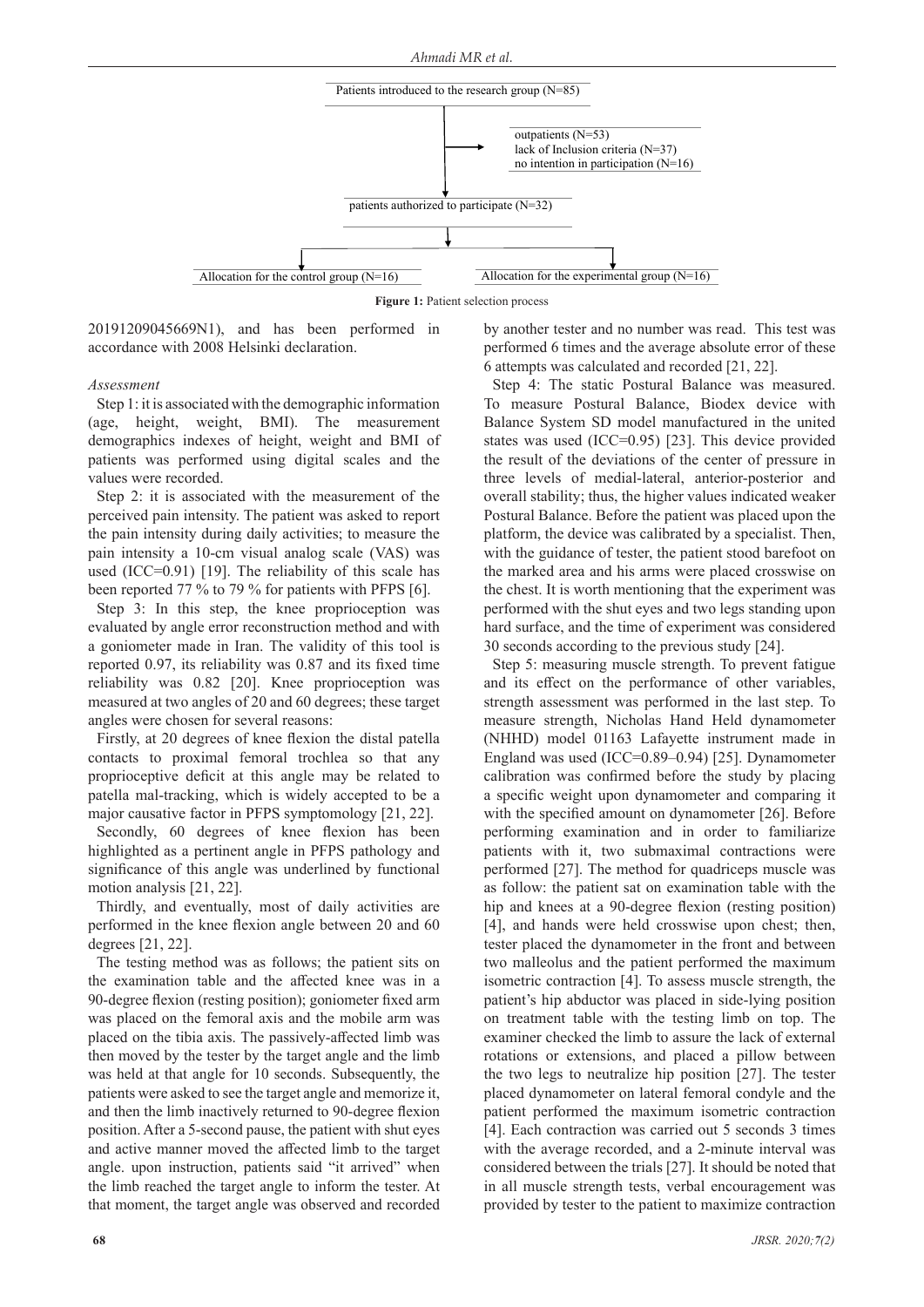until pain threshold. After the completion, the visible values on the dynamometer screen was observed and recorded by another tester and no number was read.

Step 6: registration of baseline brain signals. It was implemented the next day, which was performed by a laboratory specialist in psychology laboratory of Bu Ali Sina university of Hamadan, Iran. To record brain signals and NFT in this study, 8-channel NF device model ProComp Infiniti was used with ProComp 2 hardware and Biograph Infiniti software (version 5) made by 'thought technology' company of Canada, with sampling rate of 256 Hz and 5-ohm electrode resistance. Before performing baseline and NFT, the clinical psychologist provided instructions for all patients about how NF works during treatment sessions. In sessions 1, 6, 12, 18, 24, 30, and 36, before the treatment session, baseline was performed to determine the level of brain waves in the Central Zone (CZ) area with both eyes open and closed. Before performing Baseline and treatment sessions, patients gave their rings, cell phones, watches and any accessories that caused noise and artifacts. Baseline's implementation method was as follows:

The patient sat on a chair in a comfortable position, then CZ region was identified based on 10-20 International system and marked and finally CZ area and earlobes cleaned with medical alcohol and Nuprep exfoliating gel made in USA. The active electrode was then impregnated to 'TEN 20 Conductive Gel' glue made in USA and was placed in the CZ area. The reference electrode was attached to the left ear and grand electrode was attached to the right ear. Before assessment began, to minimize artifacts, the patients were taught to avoid moving limbs, displacement, speech, and too much blinking. The duration of Baseline was 2 minutes and 10 seconds, which was set by default settings by biograph Infiniti software. Artifact and noise cancellation of signals were performed as visual exploration and selection of appropriate software domain. Then, the results of raw wave analysis were extracted and recorded by Biograph Infiniti software.

#### *Neurofeedback Training Protocol*

The treatment intervention of the present study was performed for twelve weeks, three sessions per week with each session lasting 30 minutes [28]. The executive protocol was selected based on previous studies [28], which included an increase in sensory-motor wave (12 – 15 Hz) and decrease in beta  $(15 - 20$  Hz) and theta  $(4 - 7)$ Hz) in the CZ region which simultaneously affected the three cortex of sensory-motor, motor and signolite [29]. The electrodes placement was carried out at Baseline phase. Intervention execution was as follow: the patients sat facing monitor and animation was provided for them. when the process of sensory-motor waves, beta and theta did not agree with the purpose of the present study, the animation movement was stopped and when these waves were adjusted in the direction of the present intervention, the animation began moving. Patients received the necessary audio and visual feedback vision to regulate their brain waves with animation movement; a pleasant sound was played for positive scores and the animation halt meant a negayive score which was followed by an unpleasant sound . The control group did not undergo any treatment for twelve weeks and did not use painkillers.

#### *Statistical Analysis*

SPSS software version 21 was used for statistical analysis, and the significance and confidence level for analysis of all data were considered as 0.05 and 95%, respectively. Shapiro Wilk test was run in order to ensure normality of data related to variables and demographic features; independent T-test was run to compare two experimental and control groups for homogeneity of demographic characteristics and study variables. Levene's test was performed for homogeneity of variance and to investigate the effect of intervention (before and after intervention) on groups (experimental and control); statistical method of covariance was utilized by inserting pre-tests as a covariate.

### **Results**

Patients who participated in this study were aged  $(25.13\pm2.14)$ , with the mean height of  $(174.56\pm4.06)$ , and mean weight of (75.65±5.61) and BMI index of (24.76±1.55). Examination results of the Shapiro Wilk test showed that demographic data of experimental and control group patients were statistically normal (P<0.05); also, the results of independent t-test showed that there is no significant difference between experimental and control groups, so the demographic characteristics and study variables were homogeneous between the two groups (P<0.05). Then, other main pre-assumptions of the covariance test were examined, including data normality distribution, homogeneity variances and regression slope ( $P<0.05$ ). Thus, by observing test assumptions to examine statistical data, covariance parametric test was used. According to studies of Cohen et al, the effect size 0.01 to 0.059 was considered as a small effect size, 0.06 to 0.14 as a medium effect size and 0.14 as large effect size [30]. Also, according to the following formula [31, 32], the percentage of changes for the two groups in each variable is reported in Table 1.

| Percentage of changes = | $Post-test - Pre-test$ | X 100 |
|-------------------------|------------------------|-------|
|                         | Pre-test               |       |

The results of covariance analysis showed that, after controlling pre-test effect  $(\eta^2=0.123, \text{ P}=0.009, \text{ P}=0.009)$ F (1,27)=3.785), main effect of the group ( $\eta^2$ =0.433, P=0.001, F  $(1,27)$ =20.598), had a significant effect on pain intensity (high effect size); this means that severity of pain in the experimental group has been reduced. In addition, the adjusted averages were reported in experimental group M=4.67 and control group M=7.06 (Tables 1-3).

The results of covariance analysis showed that, after controlling pre-test effect  $(\eta^2=0.211, P=0.012, F)$  $(1,27)$ =7.208), the main effect of the group ( $\eta$ <sup>2=0.262</sup>, P=0.004, F  $(1,27)$ =9.581), had a significant effect on 20-degree proprioception angle (high effect size); this means that angle error in the experimental group has also decreased. Moreover, the adjusted averages were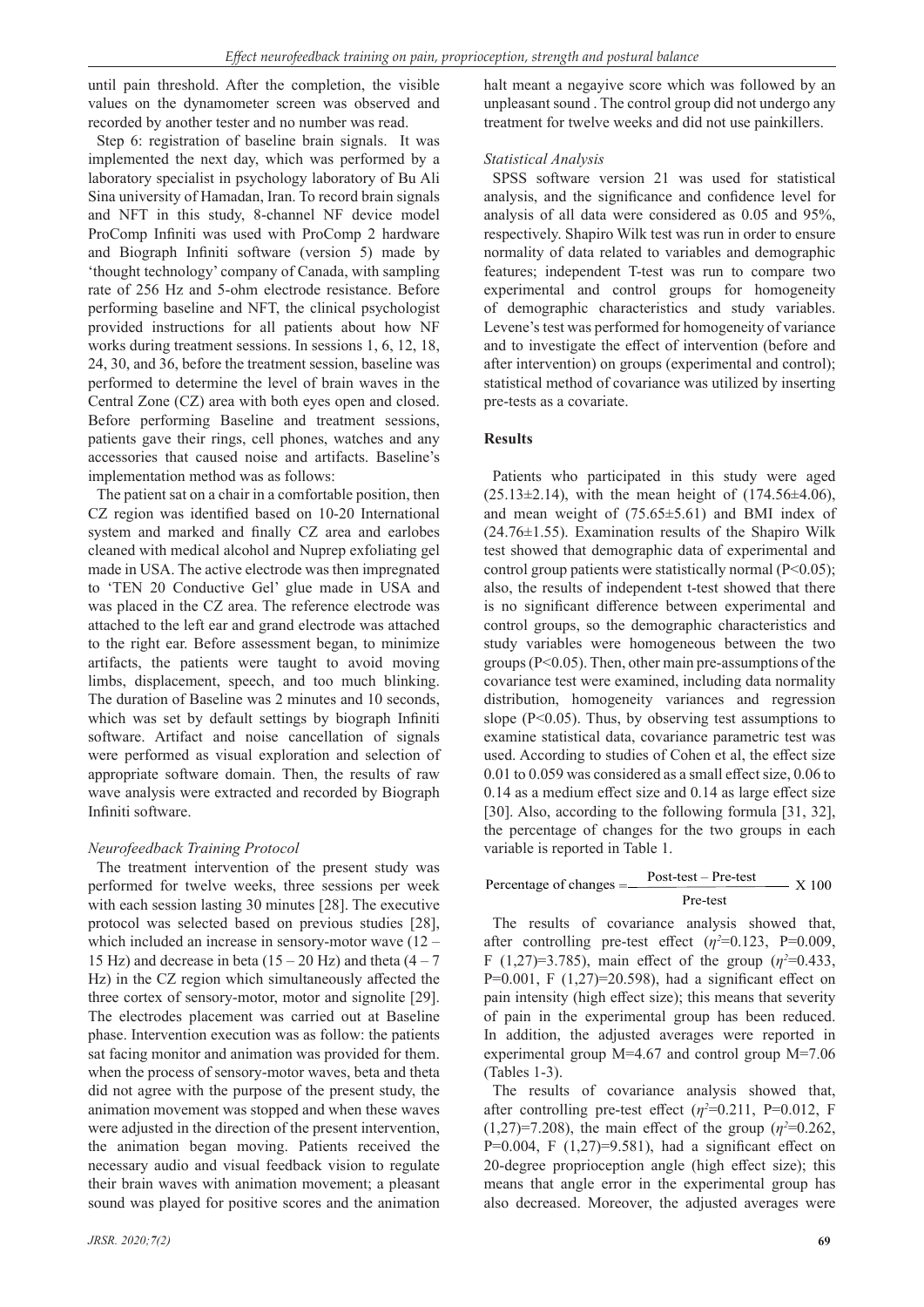| <b>Table 1:</b> Covariance test results (Pre - test) |         |    |                    |       |       |                       |         |
|------------------------------------------------------|---------|----|--------------------|-------|-------|-----------------------|---------|
| <b>Variable</b>                                      |         | DF | <b>Men Squares</b> | Power | Eta   | <b>Sum of Squares</b> | P value |
| Pain                                                 | 3.785   |    | 7.737              | 0.467 | 0.123 | 7.737                 | 0.009   |
| Proprioception 20 degrees                            | 7.208   |    | 40.456             | 0.735 | 0.211 | 40.456                | 0.012   |
| Proprioception 60 degrees                            | 1.079   |    | 6.845              | 0.171 | 0.038 | 6.845                 | 0.002   |
| Quadriceps muscle strength                           | 253.345 |    | 1451.556           | 0.998 | 0.904 | 1451.556              | 0.001   |
| Hip abductor muscle strength                         | 209.127 |    | 801.914            | 0.999 | 0.886 | 801.914               | 0.003   |
| Anterior-posterior index                             | 183.034 |    | 1.319              | 0.999 | 0.871 | 1.319                 | 0.002   |
| Medial-lateral index                                 | 33.640  |    | 0.724              | 0.999 | 0.555 | 0.724                 | 0.001   |
| Overall stability                                    | 143.075 |    | 1.260              | 0.999 | 0.841 | 1.260                 | 0.001   |

**Table 2:** Descriptive Statistics

| <b>Variable</b>              | Group        | Pre - test       | Post - test      | Percentage of changes |
|------------------------------|--------------|------------------|------------------|-----------------------|
| Pain                         | Experimental | $5.66 \pm 1.39$  | $4.13 \pm 1.18$  | 37.05 %               |
|                              | control      | $7.00 \pm 1.85$  | $6.53 \pm 1.35$  | $-6.71%$              |
| Proprioception 20 degrees    | Experimental | $1.60\pm4.76$    | $0.80 \pm 3.32$  | $-50\%$               |
|                              | control      | $3.53 \pm 2.58$  | $5.60 \pm 1.63$  | 58.64 %               |
| Proprioception 60 degrees    | Experimental | $3.313\pm4.22$   | $0.86 \pm 2.87$  | $-72.52%$             |
|                              | control      | $2.60 \pm 3.37$  | $3.80 \pm 2.11$  | 46.15 %               |
| Quadriceps muscle strength   | Experimental | $36.91 \pm 5.69$ | $36.98\pm 6.17$  | $0.19\%$              |
|                              | control      | $35.83 \pm 9.67$ | $33.41 \pm 8.75$ | $-6.75%$              |
| Hip abductor muscle strength | Experimental | $30.21 \pm 4.20$ | $28.22 \pm 3.10$ | $-6.59%$              |
|                              | control      | $32.08 \pm 7.41$ | $29.48 \pm 3.92$ | $-8.10%$              |
| Anterior-posterior index     | Experimental | $1.46 \pm 0.25$  | $1.40 \pm 0.25$  | $-4.11\%$             |
|                              | control      | $1.34 \pm 0.23$  | $1.39 \pm 0.20$  | $3.73 \%$             |
| Medial-lateral index         | Experimental | $1.66 \pm 0.20$  | $1.68 \pm 0.17$  | $1.20\%$              |
|                              | control      | $1.41 \pm 0.17$  | $1.52 \pm 0.22$  | 7.80 %                |
| Overall stability            | Experimental | $1.51 \pm 0.21$  | $1.49 \pm 0.17$  | $-1.32\%$             |
|                              | control      | $1.30 \pm 0.36$  | $1.46 \pm 0.27$  | 12.31 %               |

#### **Table 3:** Covariance test results (Post - test)

| AMMAN MI UU IMAANAAN INUVANUMANU IA UUVII INUVI |        |    |                    |       |       |                       |          |
|-------------------------------------------------|--------|----|--------------------|-------|-------|-----------------------|----------|
| Variable                                        |        | DF | <b>Men Squares</b> | Power | Eta   | <b>Sum of Squares</b> | P value  |
| Pain                                            | 20.598 |    | 42.109             | 0.990 | 0.433 | 42.109                | $0.001*$ |
| Proprioception 20 degrees                       | 9.581  |    | 53.774             | 0.847 | 0.262 | 53.774                | $0.004*$ |
| Proprioception 60 degrees                       | 9.649  |    | 61.215             | 0.849 | 0.263 | 61.215                | $0.004*$ |
| Quadriceps muscle strength                      | 8.763  |    | 50.205             | 0.814 | 0.245 | 50.205                | $0.007*$ |
| Hip abductor muscle strength                    | 2.046  |    | 7.845              | 0.281 | 0.031 | 7.845                 | 0.164    |
| Anterior-posterior index                        | 9.703  |    | 0.070              | 0.851 | 0.264 | 0.070                 | $0.004*$ |
| Medial-lateral index                            | 2.314  |    | 0.050              | 0.79  | 0.049 | 0.050                 | 0.140    |
| Overall stability                               | 10.435 |    | 0.092              | 0.876 | 0.279 | 0.092                 | $0.003*$ |

reported in experimental group M=2.26 and control group M=5.14 (Tables 1-3).

As can be seen in the results of covariance analysis, after controlling pre-test effect  $(\eta^2=0.038, \text{ P}=0.002, \text{ P}=0.002)$ F (1,27)=1.079), main effect of the group ( $\eta^2$ =0.263, P=0.004, F (1,27)=9.649), had a significant effect on 60-degree proprioception angle (high effect size); this means that angle error in the experimental group has been lowered. In addition, the adjusted averages were reported in experimental group M=0.90 and control group M=3.76 (Tables 1-3).

Evidently, after controlling pre-test effect  $(\eta^2=0.904,$ P=0.001, F (1,27)=253.345), main effect of the group (*η<sup>2</sup>* =0.245, P=0.007, F (1,27)=8.763), had a significant effect on quadriceps muscle strength (high effect size),i.e., there was lower quadriceps muscle strength in the experimental group . Additionally, the adjusted averages were reported in experimental group M=36.49 and control group M=33.90 (Tables 1-3).

After controlling pre-test effect  $(\eta^2=0.871, P=0.002,$ F (1,27)=183.034), main effect of the group ( $\eta^2$ =0.264, P=0.004, F  $(1,27)$ =9.703) had a significant effect on anterior-posterior oscillations (high effect size); in other words, anterior-posterior oscillations in the experimental group were decreased. The adjusted averages were reported in experimental group M=1.35 and control group M=1.45 (Tables 1-3).

Moreover, after controlling pre-test effect  $(\eta^2=0.841,$  $P=0.001$ , F  $(1,27)=143.075$ , the main effect of the group (*η<sup>2</sup>* =0.279, P=0.003, F (1,27)=10.435) left a significant impact on overall stability (high effect size) representing a decrease in overall stability oscillations in the experimental group. In addition, the adjusted averages were reported in experimental group M=1.41 and control M=1.53 (Tables 1-3).

The main effect of the group  $(\eta^2=0.031, \text{ P}=0.140, \text{ P}=0.140)$ F  $(1,27)=2.046$ , did not have a significant effect on hip abductor muscle strength (small effect size) after controlling pre-test effect  $(\eta^2=0.886, P=0.003, F)$ (1,27)=209.127) implying no increase in hip abductor muscle strength in the experimental group treatment interventions. The adjusted averages reported in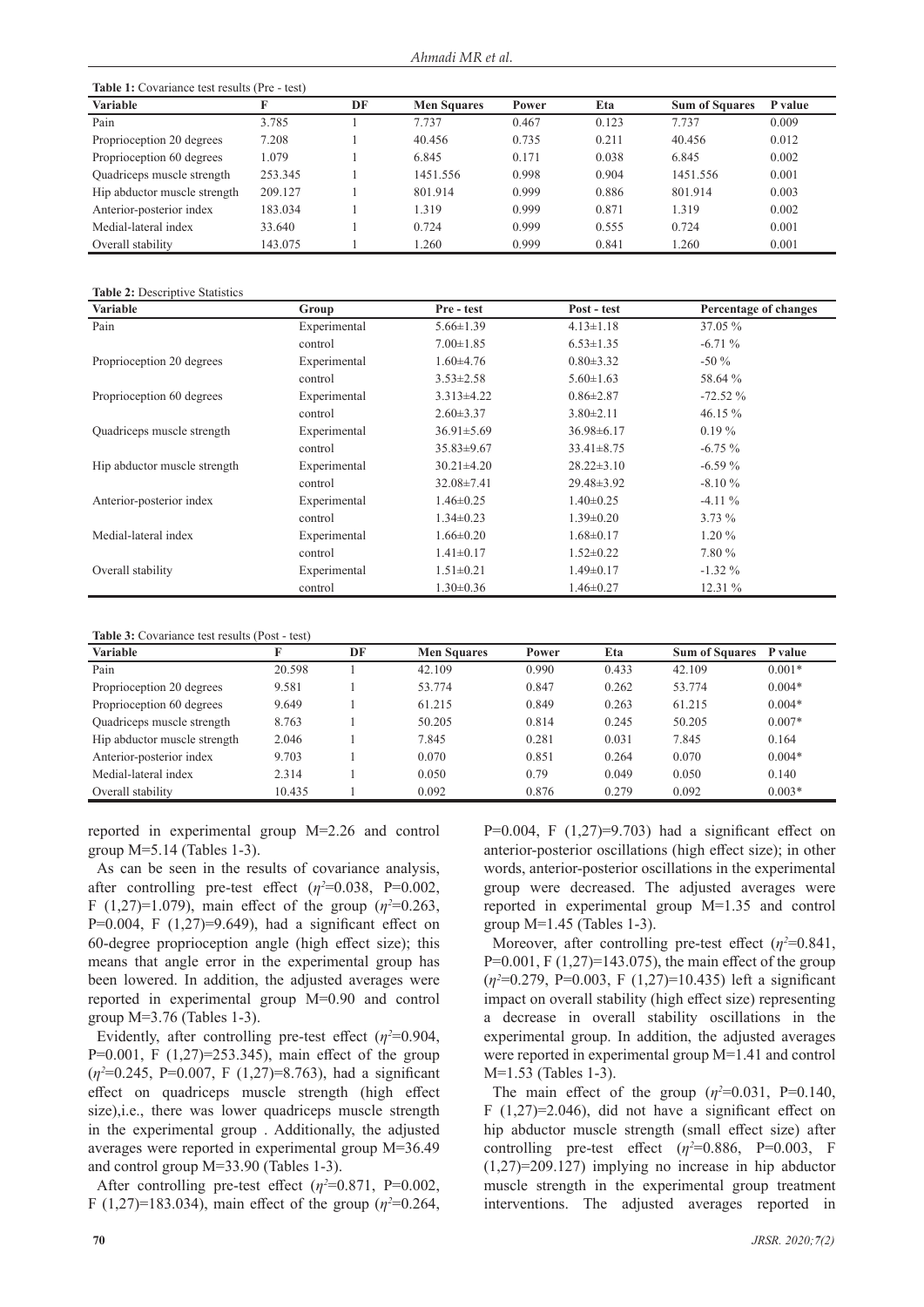**Table 4:** Results of covariance test for brain waves

| THE 19 TEACHER OF COVERTING CONTROL OF ALL MAY CO. |        |       |       |          |  |  |
|----------------------------------------------------|--------|-------|-------|----------|--|--|
| <b>Brain Waves</b>                                 |        | Power | Eta   | P value  |  |  |
| Motor sensory waves                                | 33.296 | 0.995 | 0.832 | $0.001*$ |  |  |
| Beta waves                                         | 14.818 | 0.991 | 0.810 | $0.001*$ |  |  |
| Teta waves                                         | 75.861 | 0.855 | 0.738 | $0.001*$ |  |  |

experimental group were reported M=29.62 and control group M=30.68 (Tables 1-3).

Upon controlling pre-test effect  $(\eta^2 = 0.555, P = 0.001, F)$  $(1,27)=33.640$ , the main effect of the group ( $\eta^2=0.049$ , P=0.140, F  $(1,27)$ =2.314) did not have a significant effect on medial-lateral oscillations (small effect size) showuing no decrease in medial-lateral oscillations in the experimental group treatment interventions . Furthermore, the adjusted averages were reported in experimental group as M=1.54 and control group as M=1.64 (Tables 1-3).

By Controlling the pre-test effect  $(\eta^2 = 0.427, P = 0.001,$  $F(1,27)=20.085$ , the main effect of the group ( $\eta^2=0.832$ , P=0.001, F  $(1,27)$ =133.296) had a significant effect on sensory-motor wave (high effect size), suggesting an increase in sensory – motor wave in the experimental group. Also, the adjusted averages reported in experimental group were M=14.175 and for the control group M=7.58 (Table 4).

By controlling the pre-test effect  $(\eta^2 = 0.550, P = 0.000, F)$  $(1,27)$ =32.938), the main effect of the group ( $\eta^2$ =0.810, P=0.000, F  $(1,27)$ =114.818) had a significant effect on beta wave (high effect size) meaning that the beta wave in the experimental group decreased. The adjusted averages were reported in experimental group as M=15.003 and in the control group as M=24.570 (Table 4).

The results of covariance analysis demonstrated that after controlling pre-test effect  $(\eta^2=0.169, P=0.009, F)$  $(1,27) = 5.500$ , the main effect of the group  $(\eta^2 = 0.738,$ P=0.000, F  $(1,27)$ =75.861) had a significant effect on theta wave (high effect size) implying it decrease intheta wave in the experimental group . Moreover, M=5.371 and M=10.362 are reported for the adjusted averages in experimental group and control respectively (Table 4).

Figures 2 and 3 show the rate of brain wave changes in both groups; the amount of sensory-motor waves in the normal state is 15 to 13 Hz, beta 20 to 15 Hz, and theta 8 to 4 Hz (32). According to the results of covariance test in Table 4 and adjusted mean of brain waves, significant improvement has been achieved in all three waves which is close to normal.

## **Discussion**

In the present study, we aimed to investigate the effectiveness of twelve weeks of NFT on pain,







**Figure 3:** brain waves changes in the control group; after twelve weeks, the sensory motor waves decreased and beta and theta waves increased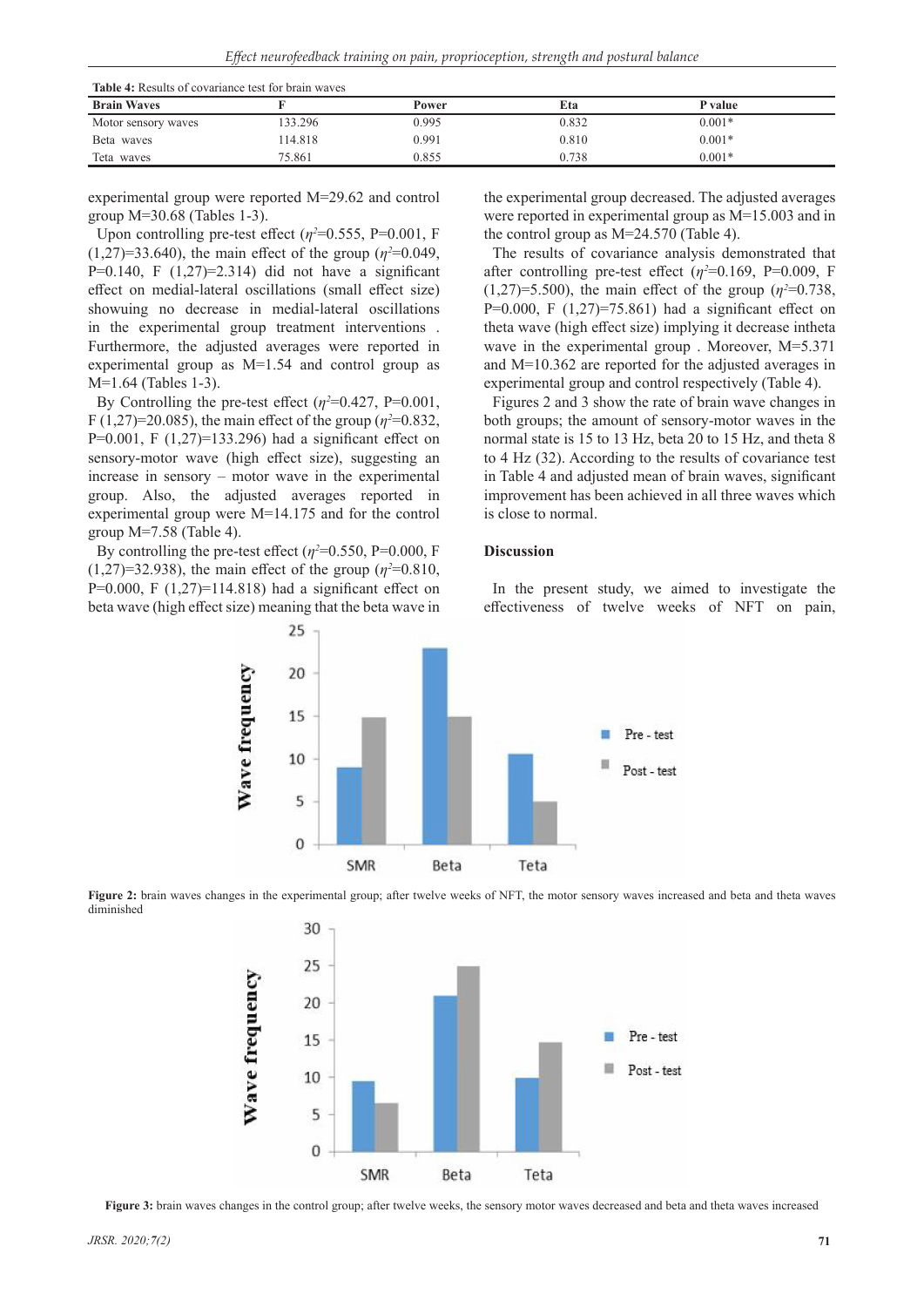proprioception, strength and Postural Balance in patients with PFPS. The results showed that twelve weeks of NFT led to pain reduction, proprioception improvement, quadriceps muscle strength and Postural Balance in anterior-posterior index and overall stability. No significance improvement was observed in hip abductor muscle strength and Postural Balance in mediallateral index, which will be explained in the following discussion.

The results of data analysis showed that twelve weeks of NFT led to the pain reduction, which is in line with the following studies: Kayıran et al, examining the effect of NFT (8 weeks, 4 times a week and 30 minutes in each session) on pain reduction in patients with fibromyalgia syndrome [13]; and Jensen et al, investigating the effect of NFT (20 days and 30 minutes per session) on pain reduction patients with complex regional pain syndrome [33]. To understand the mechanism of efficacy, it is necessary to describe the mechanism of pain perception. Pain is triggered by the activation of an extensive network in certian areas in the brain including the motor sensory area, insular, syngolite, prefrontal cortex, thalamus, inferior cortex and brainstem [34]. Information is then processed in spinal cord and then transferred to thalamus and to primary sensory cortex; thus, it is argued that the initial pain perception occurs in thalamus and a more accurate perception occurs in the primary sensory cortex [28]. Accordingly, in the present study, pain is relieved by interventions applied in thalamus width and sensory cortex, which are the first spots for pain processing [28]. It seems that treatment intervention protocol facilitated the mechanisms of thalamus inhibition by focusing on sensory-motor cortex, [35] which is the primary and early effect of NF on subcortical structures, especially thalamus, and have an important role in central regulation and changes in central pain processing [21].

The results of data analysis showed that, twelve weeks of NFT led to improved Postural Balance in anteriorposterior index and overall stability, which was in line with the results of Azarpaikan et al. study, They investigated the effect of NFT (5 weeks, 3 times a week and 30 minutes per session) on Postural Balance [14]. However, this was not consistent with findings of the study conducted by Wenya et al, who examined the effect of NFT (5 daily workouts in a total of 25 sessions in 5 consecutive days) on Postural Balance [36]. The discrepancy in the results could be due to subjects' health conditions. In addition, the findings of present study revealed that there is no improvement in Postural Balance of the medial - lateral direction and also the effect size of treatment intervention on this variable is small, which can be explained by the weakness and delay in activating gluteus medius muscle, because its torque arm is longer than other lower limb muscles to control hip movements in frontal plane [37]. The results are in line with the findings of Carvalho et al. who reported a significant correlation between gluteus medius and medial-lateral index disorders in posture control [4].

Improving proprioception and Postural Balance caused by NFT can be achieved by regulating sensory processing in sensory processes and Postural Balance, where the relative dependence of central nervous system on vestibular, sensory-motor and visual systems is increased in sensory input integration [38]. The sensory integration approach creates conditions in which it involves most of the brain and body activities and it improves and strengthens nervous system and superior functions of the brain, such as motor skills by focusing on neurophysiological structures as, vestibular, vision, and proprioception systems; On the other hand, NFT can cause neuroplasticity efficiency and improve brain growth through the occurrence of neuroplasticity, all of which strengthen nervous system function, attention and cognition [14-39]. Attention and cognition are among factors that have a

great impact on Postural Balance, so that maintaining posture stability requires the cognitive resources for processing somatosensory input [40]. They are involved in mental processing and strong behavior moderator and motor control, and make patients aware of movement experience and movement purpose, and to enable them to make decisions and organize responses; thus, having an appropriate control on posture stabilizing muscles can lead to better Postural Balance. In this regard, research shows that sensory-motor cortex helps to encode physical and cognitive tasks of cerebral cortex [41] and the increase sensory-motor wave. The protocol running in the present study is the reduction of the interference of unrelated stimulus processing, facilitating cognitive integration, and creating harmony between the environment and individual to regulate body movements [42]. As another protocol, we aimed to reduce theta wave to improve, focus and attention as emphasized by earlier studies, which can further establish Postural Balance [40, 42]. Therefore, NFT, which is based on biological feedback to central nervous system and wave regeneration to reach a desired state , can lead to precise control of individual's central nervous system in perceiving posture oscillations, which can ultimately lead to optimal Postural Balance [41].

According to figures 1and 2, the mean waves of experimental group have been changed compared to control group, which indicates effectiveness correctness of NFT. As a result, by affecting the subcortical structures and cerebral cortex, improvement in proprioception and Postural Balance will be obtained [43].

Based on the results, a significant improvement in quadriceps muscles strength is achieved. In general, weaker muscle is attributed to both psychological and neurological processes, and in the present to study the psychological processes gain more momentum. Accordingly, patients with musculoskeletal injuries are reluctant for muscle activation due to fear of pain, general weakness, and inability to successful and conscious movements. By the reduction of physical activity, the muscles eventually become atrophic due to lack of movement [10]. Therefore, it is inferred that the increase in quadriceps muscle strength can be due to a decrease in perceived pain intensity and psychological factors affected by pain [44]. The second mechanism can be the result of intervention applied in CZ area and its simultaneous effect on motor cortex to reorganize central movement which will result in muscle strength increase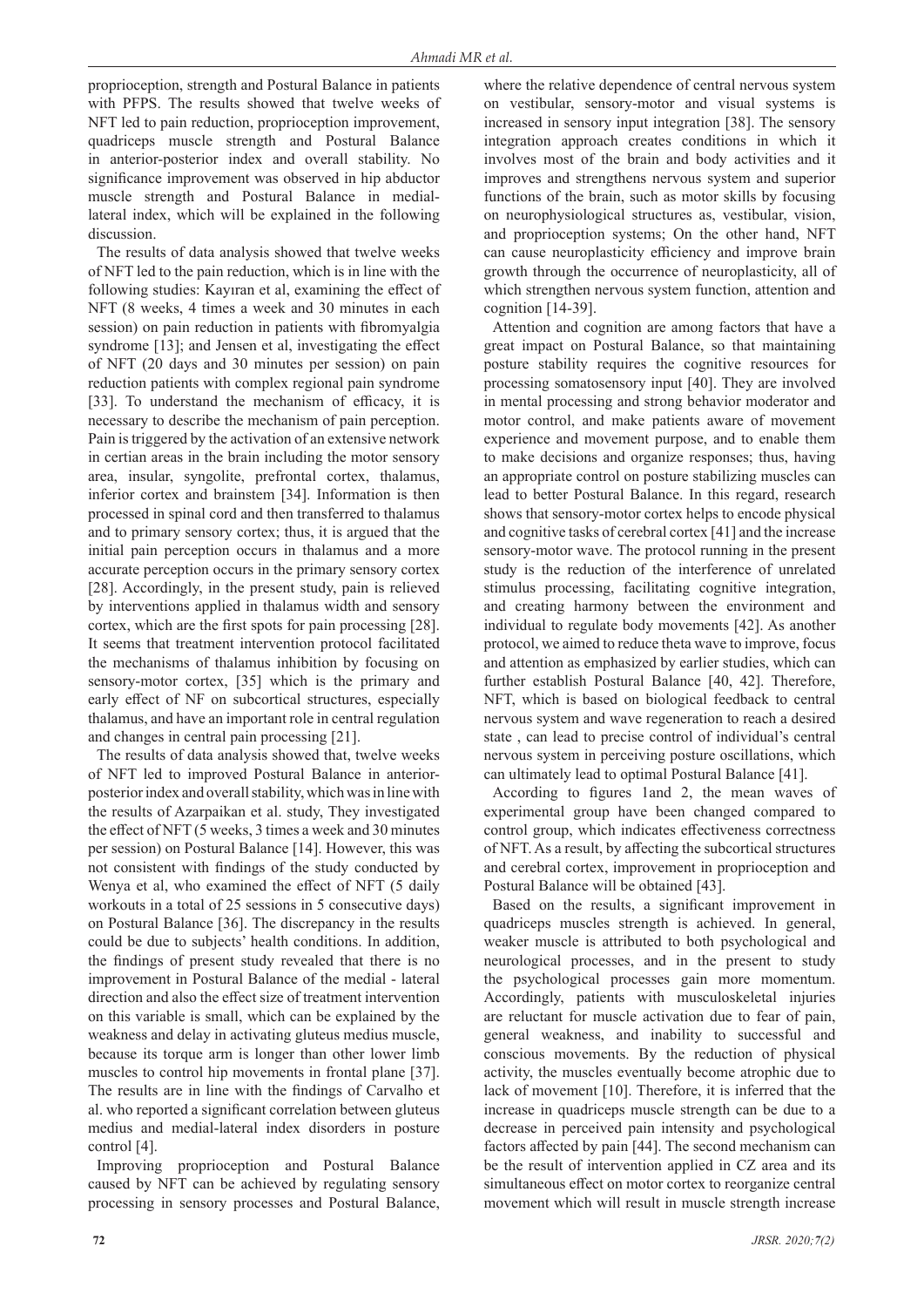due to voluntary contraction with motor units [10].

Lack of improvement in hip abductor muscle strength and a small effect of treatment intervention on this variable can be explained as the following.

NFT is a static state, with a non-physical movement of limbs that involves only sensory parts of sensory – motor system and there are no efferent activity or muscular firing, but on the contrary, during the active movements, all parts of sensory - motor system are involved and lead to neuromuscular adaptation resulting in an enhancement in strength and proper activation [10]. This is in line with the study conducted by Tadeu and colleagues, which stated that hip abductor muscle strength is not affected by psychological factors affected by pain [45]. Consequently, to improve strength and proper activation of this group of muscles, dynamic physical exercises were considered which aims at automating more complex synergies, including synergies that involve several joints, muscles and movement plane [46].

The limitations of this study included lack of control on participants' mental state, lack of evaluation posture control in dynamic and functional activities and lack of control over psychological factors related to pain and patient performance. Further research can focus on the effectiveness of NFT on dynamic posture control. It is also recommended that future studies examine the effect of immediate and long-term NF on the factors of the current study.

#### **Conclusion**

According to the present study, NFT reduces pain through thalamus inhibition and improves proprioception and Postural Balance in anterior-posterior index and overall stability through improvement in sensory pathways, sensory integrity, and enhanced attention and cognition; also, the strength of quadriceps muscles was increased. On the contrary, there is no significant improvement in hip abductor muscle strength and medial-lateral index of Postural Balance. Future studies can examine dynamic Postural Balance at stiff and soft surfaces or evaluate timing of activation quadriceps and hip abductor muscles. It is also recommended that in future studies, researchers use psychological questionnaires related to pain and performance.

#### **Acknowledgments**

We would like to thank all the participants for their cooperation with the research team. Also, the officials of sports rehabilitation and psychology laboratory of Bu Ali Sina University of Hamadan, Iran are warmly appreciated for providing laboratory facilities for this research and laboratory specialists who helped us in evaluating the patients.

#### **Conflict of Interest:** None declared.

#### **References**

1. Aghapour E, Kamali F, Sinaei E. Effects of Kinesio Taping® on knee function and pain in athletes with patellofemoral pain syndrome. J of bodywo and mo th. 2017, 1;21(4):835-9.

- 2. Devereaux MD, Lachmann SM. Patello-femoral arthralgia in athletes attending a Sports Injury Clinic. Br j of sports med. 1984,1;18(1):18-21.
- 3. Chiba R, Takakusaki K, Ota J, Yozu A, Haga N. Human upright posture control models based on multisensory inputs; in fast and slow dynamics. Neu res. 2016,1;104:96-104.
- 4. Carvalho AP et al. Dynamic postural stability and muscle strength in patellofemoral pain: Is there a correlation?. The Knee. 2016, 1;23(4):616-21.
- 5. Negahban H et al. The effects of muscle fatigue on dynamic standing balance in people with and without patellofemoral pain syndrome. Ga & pos. 2013, 1;37(3):336-9.
- 6. Ali yalfani, Zahra raeisi. investigate changes distribution of force and center of pressure fluctuations in women with and without patellofemoral pain syndrome in static condition. J Sports Med. 2015, 7;22(1):57-68.
- 7. Zeinalzadeh A et al. Effects of vision and cognitive load on static postural control in subjects with and without patellofemoral pain syndrome. Physio theo and prac. 2018, 3;34(4):276-85.
- 8. Akseki D, Akkaya G, Erduran M, Pinar H. Proprioception of the knee joint in patellofemoral pain syndrome. Ac Orth Tra Tu. 2008, 1;42(5):316-21.
- 9. Röijezon U, Clark NC, Treleaven J. Proprioception in musculoskeletal rehabilitation. Part 1: Basic science and principles of assessment and clinical interventions. Man ther. 2015, 1;20(3):368-77.
- 10. Lederman E. Neuromuscular rehabilitation in manual and physical therapy. Edinburgh: Churchill Livingstone. 2010; pp.178.
- 11. Hammond DC. What is neurofeedback?. J of neur. 2007, 29;10(4):25-36.
- 12. Christopher deCharms R et al. Control over brain activation and pain learned by using real-time functional MRI. J of Pro of the Nati Acaof Scie. 2005, 20;102(51): 626-631.
- 13. Kayıran S, Dursun E, Dursun N, Ermutlu N, Karamürsel S. Neurofeedback intervention in fibromyalgia syndrome; a randomized, controlled, rater blind clinical trial. App psyc and biofeed. 2010, 1;35(4):293-302.
- 14. Azarpaikan A, Torbati HT. Effect of somatosensory and neurofeedback training on balance in older healthy adults: a preliminary investigation. Agi clin and expe rese. 2018, 1;30(7):745-53.
- 15. Domenech J, Sanchis-Alfonso V, López L, Espejo B. Influence of kinesiophobia and catastrophizing on pain and disability in anterior knee pain patients. Knee Surg. 2013, 1;21(7):1562-8.
- 16. Naserpour M, Goharpey S, Saki A, Mohammadi Z. Dynamic postural control during step down task in patients with patellofemoral pain syndrome. J of phy ther scie. 2018;30(10):1289-92.
- Roper JL et al. The effects of gait retraining in runners with patellofemoral pain: A randomized trial. Cli biome. 2016,  $1.35.14.22$
- 18. Liao TC, Powers CM. Tibiofemoral kinematics in the transverse and frontal planes influence the location and magnitude of peak patella cartilage stress: An investigation of runners with and without patellofemoral pain. Clil Biome. 2019, 1;62:72-8.
- Yakut E, Bayar B, Meriç A, Bayar K, Yakut Y. Reliability and validity of reverse visual analog scale (right to left) in different intensity of pain. The Pa Cli. 2003, 1;15(1):1-6.
- 20. Rajabi R, Karimizadeh Ardakani M. determine the reliability of Iranian new tool measure for ankle proprioception. J of sport med. 2013;12 :43-52.
- 21. Callaghan MJ, Selfe J, McHenry A, Oldham JA. Effects of patellar taping on knee joint proprioception in patients with patellofemoral pain syndrome. Man ther. 2008, 1;13(3):192-9.
- 22. Salahzadeh Z et al. Proprioception in subjects with patellofemoral pain syndrome: using the sense of force accuracy. J of Musc Pai. 2013, 1;21(4):341-9.
- 23. Rinne MB, Pasanen ME, Miilunpalo SI, Oja P. Test-retest reproducibility and inter-rater reliability of a motor skill test battery for adults. Inter J of Sports Med. 200,1;22(03):192-200.
- 24. Rome K, Dixon J, Gray M, Woodley R. Evaluation of static and dynamic postural stability in established rheumatoid arthritis: exploratory study. Cli Biome. 2009, 1;24(6):524-6.
- 25. Dunn JC, Iversen MD. Interrater reliability of knee muscle forces obtained by hand-held dynamometer from elderly subjects with degenerative back pain. J of Geri Phy Ther. 2003, 1;26(3):23.
- 26. Ali yalfani, Zahra raeisi. Comparsion of lower limb strength, Q angle, varus and valgus knee musclein women with patellofemoral pain syndrome. Cont Rese in sport manag. 2013, 2;23(4):37-12 7.